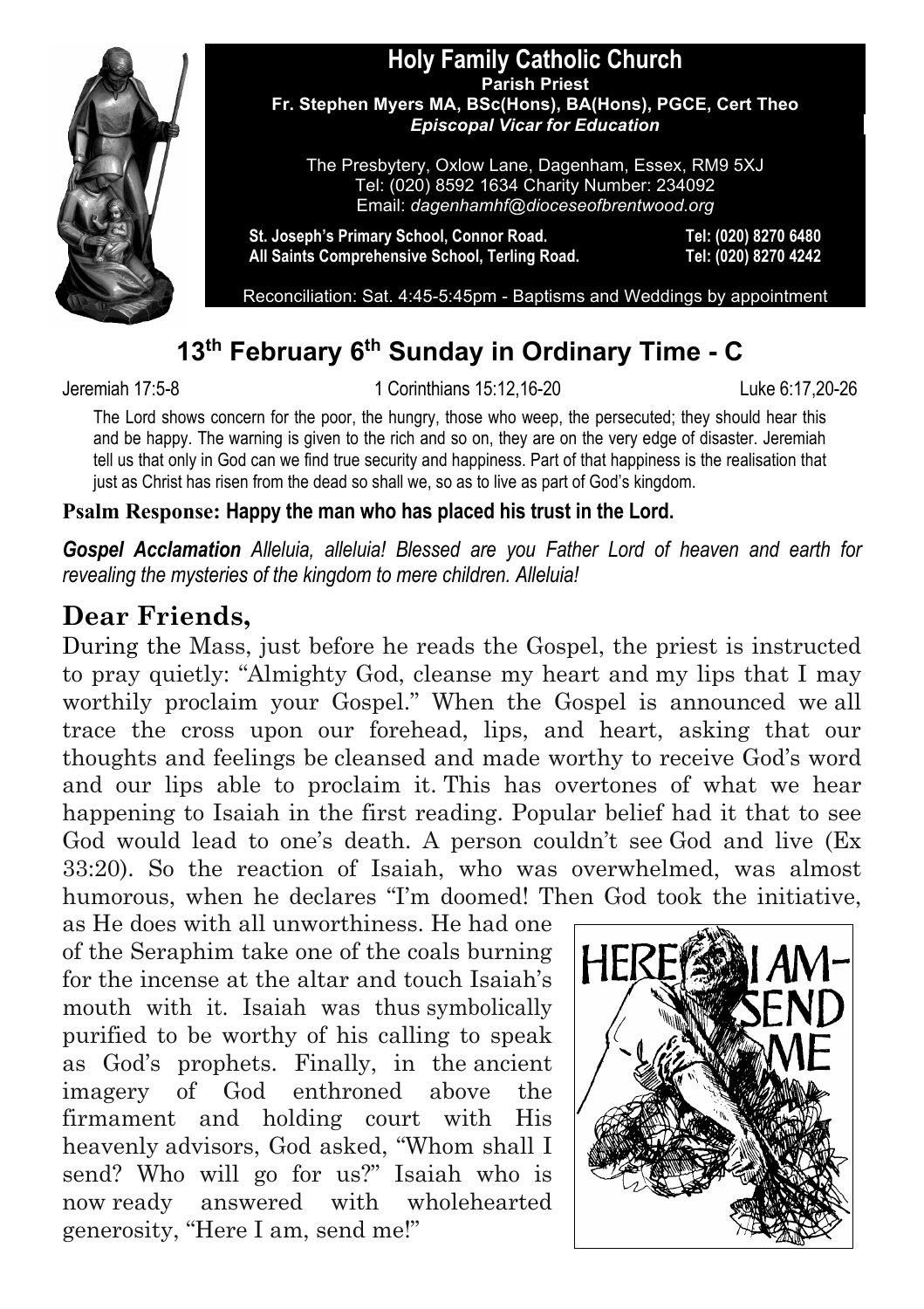Thankfully we do not have to place burning hot coals to our lips to make them clean. There is a theme that we need to hear, that we should realize that we are not worthy to be in the presence of the Lord God and that it is only through his grace that we are able to approach the table of the Lord. In the gospel we see something similar but this time with Peter and the Apostles. As with Isaiah, God took the initiative with Peter. Seeing that Peter's feeling of unworthiness was not unwillingness, Jesus advises him not to be afraid and added that from now on he as a fisherman would have the lifelong vocation of catching people. No matter what Peter's life had been up to this point, God could make all things new, even to change unworthiness. Then, in contrast to the beginning when Simon was told to go a short distance from the shore and then into deep water, the elegant conclusion tells us that they brought their boats back to the shore. The disciples now left everything and became Jesus' full- time followers, a brief summary of what must have been a long and gradual process. Like Isaiah and Peter, St Paul also had a sense of awe and of unworthiness before God for having hated Jesus and his Church. In fact, when we look at the Apostles, we find that none of them had much native talent or ability, with the possible exception of Judas Iscariot. But God often chooses the foolish to put to shame the so-called "worldly wise". He called a simple man like St. John Vianney to be the patron of the diocesan clergy.

Isaiah, Peter, and Paul were all called by God to put out into the deep waters of life. Through our baptismal charge, so are we. They proclaimed their unworthiness in the presence of the Holy One. So should we. Perhaps we're most like Peter, and perhaps our call is most like his. He blew hot and cold, was sometimes insightful and sometimes obtuse, sometimes brave and at other times weak. Like Peter, let's accept the risk of casting off from our shore – secure, sheltered, and comfortable – to go wherever the spirit blows, and set out on the adventure of faith.

When we wonder why somebody doesn't do something, let's realize that I am somebody. With our whole lives, let's risk putting out into deep water. Thus we never need to lead lives of quiet desperation.

**Yours in Christ***, Fr. Stephen*

# **20th February 7th Sunday in Ordinary Time - C**

1 Samuel 26:2….23 1 Corinthians 15:45-49 Luke 6:27-38

We are in this world but we should not set our standards like those of world. Love of all is demanded by Christ. We must even love our declared enemies. We must model ourselves on those such as David who would not kill the king out of respect of the Lord's covenant with him. The struggle is hard and sin can often weigh us down but by the grace of the Spirit we can succeed.

#### **Psalm Response: The Lord is compassion and love.**

*Gospel Acclamation Alleluia, alleluia! Open our heart, O Lord, to accept the words of your Son. Alleluia!*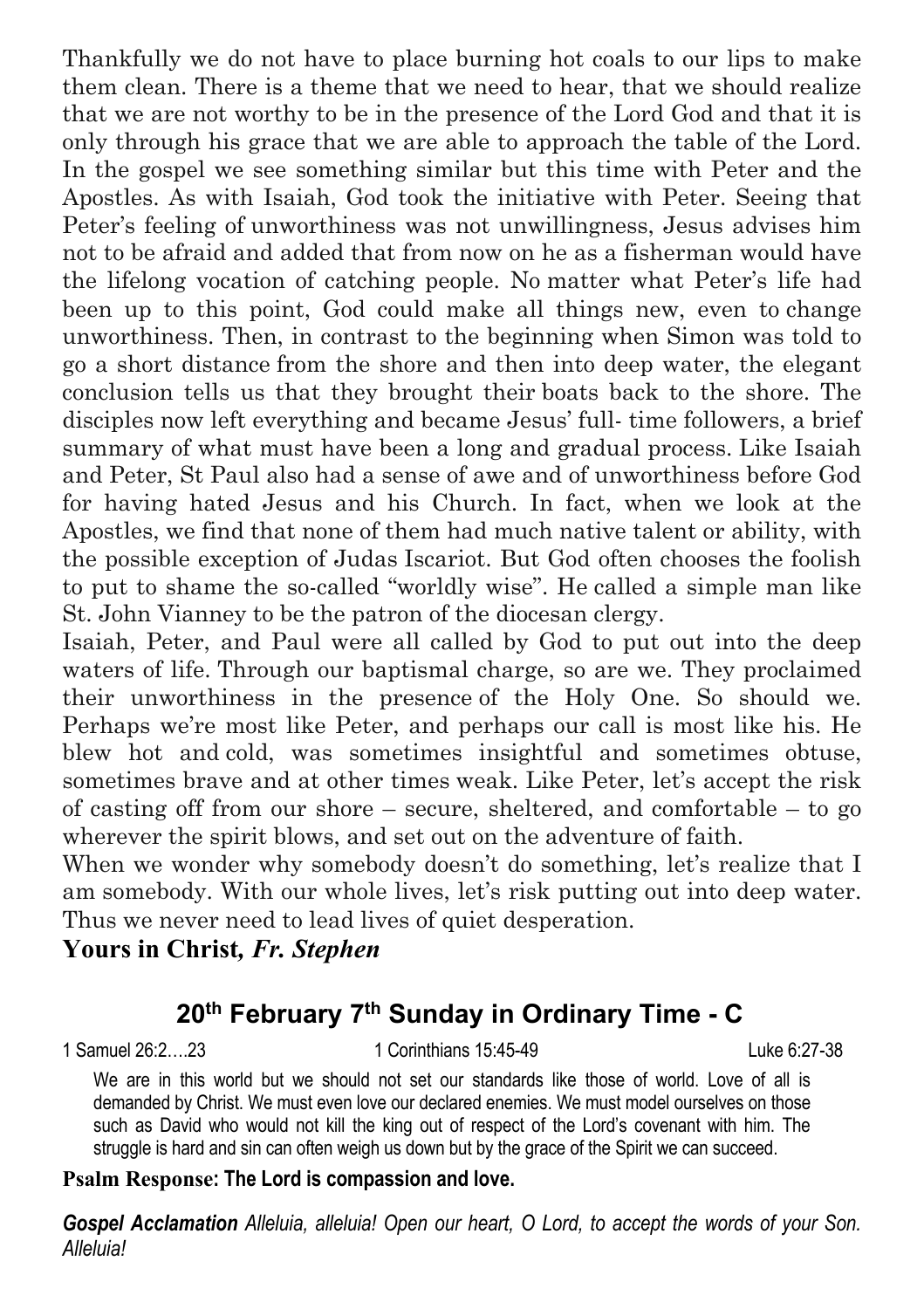# **27th February 8th Sunday in Ordinary Time - C**

Ecclesiasticus 27:4-7 1 Corinthians 15:54-58 Luke 6:39-45

If we are to think of ourselves as the judge of others we need to be humble enough to look at and judge ourselves. What we do and say is the test of who we are. Let this be our test, our kiln. If in our hearts we are rotten then we bring forth only that which is rotten. Even if this is the case then by the death and resurrection of Jesus we are saved.



#### **Psalm Response: It is good to give you thanks, O Lord.**

*Gospel Acclamation Alleluia, alleluia! Open our heart, O Lord, to accept the words of your Son. Alleluia!*

**We pray for the members of our parish community who are ill or unable to come to Mass especially:**

| Fr. John McKeon   | Doreen Hegharty                | Tom Coffey       | Mary Ware    | Oliver Ryan         |
|-------------------|--------------------------------|------------------|--------------|---------------------|
| Pauline Egbunike  | Maureen Bushell Margaret Kiely |                  | John Connors | <b>Ibiron Ayool</b> |
| Myla Lebersidge   | Maureen Harvey                 | Michael Harvey   | Mark Paton   | Olive Edgar         |
| Catherine Watkins | <b>Andy Gallagher</b>          | Tony Leahy       | Mary Wallace | Lucia Watson        |
| Dennis O'Flaherty | Gabriella Byrne                | Danny O'Sullivan |              |                     |

*May they experience the healing touch of Jesus*

# **Parish Food Bank**

Thank you to all those who have been donating food for the food bank, however we can only accept non-perishable food, i.e NOT bread or vegetables. Please continue leaving your contributions in the boxes at the back of the Church. We are looking to have plastic bags donated as well.

#### **Live Mass Streaming**

All church services are live streamed. This can be accessed via http://www.holyfamilychurchdagenham.org/mass-stream/. If you are sitting towards the front of the Church you may be visible.

#### **Mass Intentions**

If you would like a Mass celebrated please post your intention through the letter box or give your donation via the repository. Envelopes are available in the Church entrance.

#### **Volunteering in your Parish**

# **Welcomers, Readers, Ministers and Counters**

We require people who are willing to count the collection money. Also help is required at the weekend Masses for welcomers (two at each Mass) and a person who counts the parishioners in. The repository shop requires people willing to serve after each Mass. The more volunteers we get the better for all.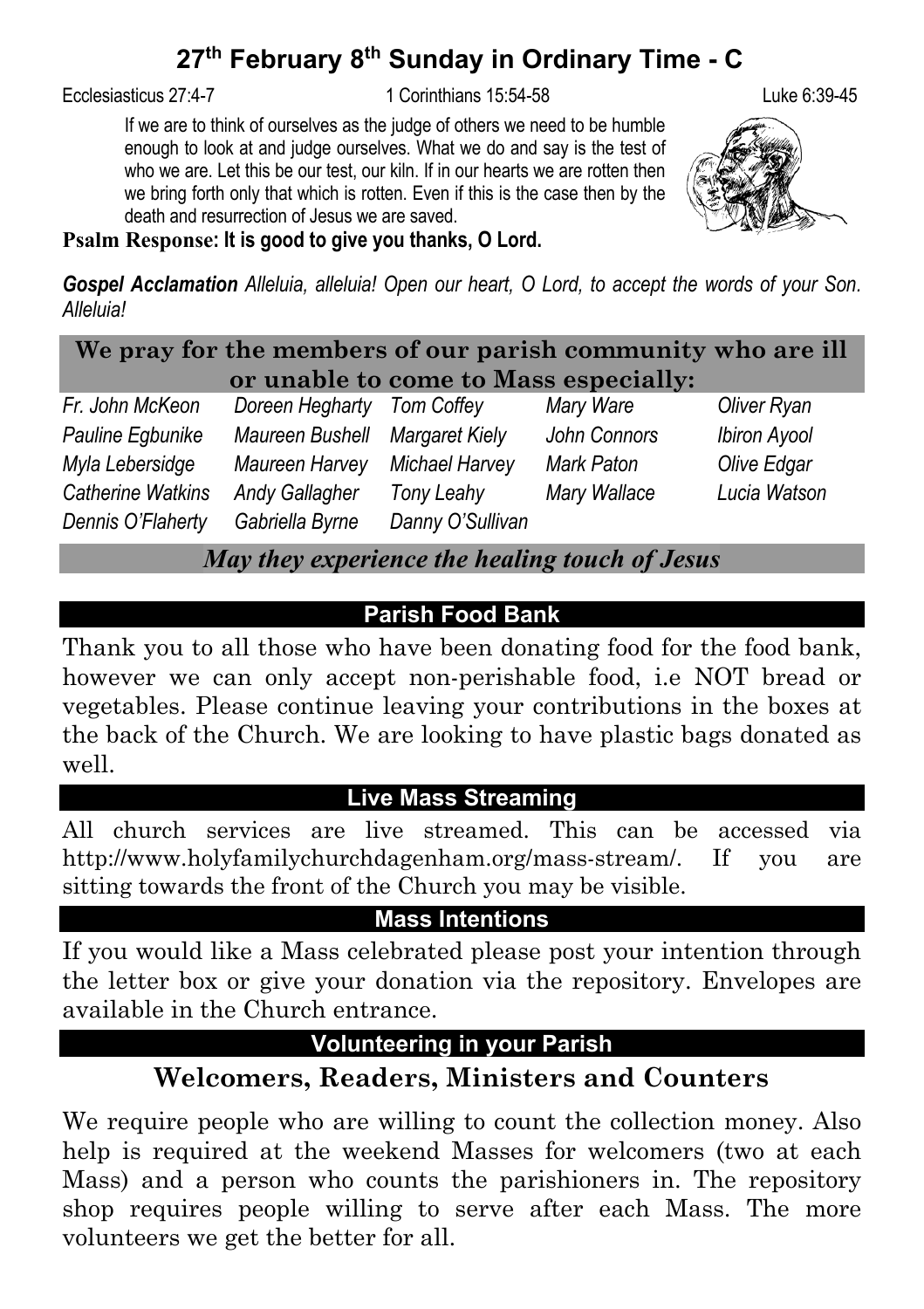If you are an existing minister/reader/welcomer/counter and would like to go back on the rota please drop Fr Stephen a note letting him know which Mass you attend.

#### **Baptism Course**

The next Baptism course will take place on 9th, 16th & 23rd March. If you would like to attend please email the presbytery no later than 2nd March.

## **RCIA Programme**

The next session for RCIA candidates will take place on Tuesday 22nd February at 7:30pm in the presbytery.

**Caliyp and First Holy Communion Programme**

The next session for 1st Holy Communion and Caliyp candidates will take place on Saturday 5th March at 10:00am in the hall. Your Mass will take place Sunday 6th March at 11:00am.

#### **Confirmation Programme**

The next session for Confirmation candidates will take place on Saturday 5th March at 2:30pm.

#### **Second Collection**

There is a 2nd collection at all Masses this weekend for Racial Justice.

### **Covid 19 – Contact Tracing**

After coming to the church please use the QR code displayed. Alternatively you can use https://www.holyfamilychurchdagenham.org/

## **Donate to the parish without Giftaid-it**

| Donate £3.00 | Donate £5.00 | Donate £10.00 | Donate £20.00 |
|--------------|--------------|---------------|---------------|
|              |              |               |               |
|              |              |               |               |
|              |              |               |               |

#### **Donate to the parish with Giftaid-it**

| Donate £3.00 | Donate £5.00 | Donate £10.00 | Donate £20.00 |
|--------------|--------------|---------------|---------------|
|              |              |               |               |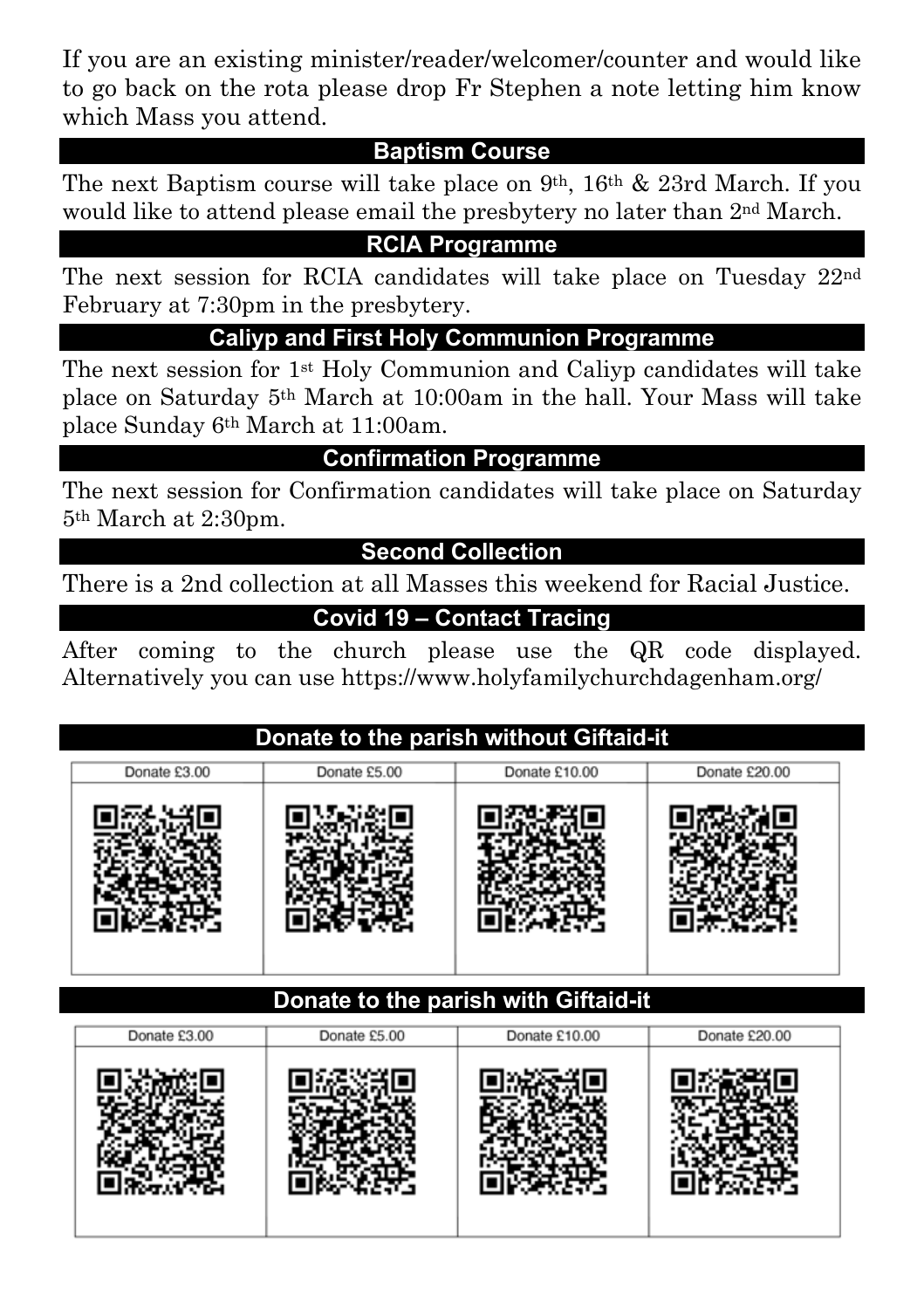#### **Bishop's Certificate in Catechesis and Youth Ministry**

The Bishop's Certificate is designed to be an entry level qualification to help in the ongoing formation of adults involved in sacramental preparation or youth ministry in the Diocese of Brentwood. It includes both the development of practical skills & the deepening of theological knowledge. The course is online and taught through engaging, short videos with expert interviews. The course will begin on the evening of 24th Feb, with an introduction and welcome evening, held at Walsingham House at Abbotswick. See https://bcys.net/bishops-cert/

# **Right to Life UK**

### **Be ready to help stop assisted suicide amendment**

Right To Life UK has had a challenging and busy month, with the assisted suicide lobby attempting to hijack the Government's Health and Care Bill and force them to lay an assisted suicide bill before Parliament within a year of the Bill passing into law.

The Health and Care Bill will shortly move onto Report Stage where there is a high risk that Lord Forsyth will re-table his amendment. As such, Right To Life UK is asking parishioners to sign up to their Action Alerts, so they can effectively participate in their efforts to stop this amendment passing, and others like it. You can do so by visiting the following link: www.righttolife.org.uk/#action-alerts

#### **Job Vacancies**

#### **Deputy Headteacher**

#### **St Mary's Catholic Primary School, Tilbury**

Full Time, Permanent, Group 2 School - Salary Range L5-L10 London Fringe, P.A.N 210 – Plus Nursery Required for September 2022 with 0.7 teaching commitment. Deadline 3:30 pm on Wednesday 9th March 2022. Please contact on admin@tilburystmarys.thurrock.sch.uk, or call 01375 843254.

#### **Headteacher**

## **St Joseph's Catholic Primary School, Upminster**

Required from 1st September 2022. Group 3: L18-24a (Outer London). NOR: 420 (2 form entry). Deadline is 5:00 pm on Thursday 3rd March. We warmly welcome and encourage applicants to visit our school. Please contact office@st-josephs.havering.sch.uk to arrange. Further information on the school website: www.st-josephs-upminster.net

#### **Headteacher**

# **St Alban's Catholic Primary School, Hornchurch**

Required from 1st September 2022. Group 2:  $L11 - L17$  (starting salary based on experience). NOR: 210 (1 form entry).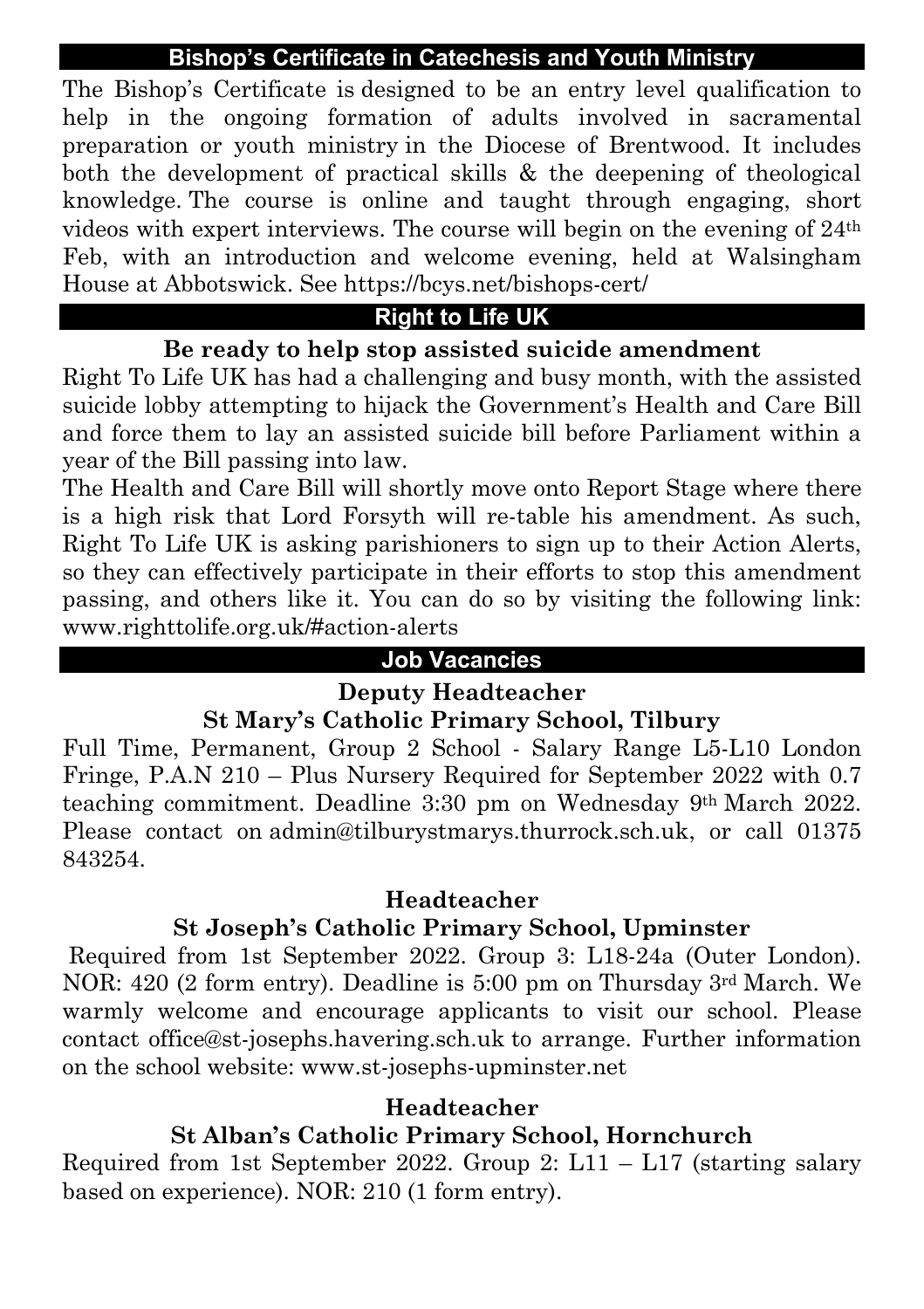Deadline 12:00 noon on Friday 11th March 2022. Please contact School Business Manager at contact@st-albans.havering.sch.uk, or call the office Tel: 01708 555644 for an application pack.

Further details of these vacancies and other are available from the diocesan website https://www.dioceseofbrentwood.net/departments/education/vacancies /school-vacancies/

# **Parish Secretary**

A vacancy has arisen for a part time Parish Secretary in Our Lady of Lourdes Parish, Wanstead. The post will be part-time (approximately 20 hours per week). Application forms can be obtained by contacting Father Pat via the Parish email address: wanstead@dioceseofbrentwood.org Closing Date for Applications: 25th February 2022.

### **BCYS Summer Lourdes Pilgrimage 2022: 23rd – 30th July 2022.**

Join the Youth pilgrimage to Lourdes this Summer, assisting pilgrims to Masses, services, shops and cafes of the beautiful French town, take part in retreats and a youth led reconciliation service, visit the baths and the stunning mountain town of Gavarnie, experience the amazing Lourdes processions, as well as social nights, party and so much more! The cost is £625 for the week, and is open to all those in school year 11 and above. (funding and grant opportunities are available!) You can email

gabriellafusi@dioceseofbrentwood.org or visit www.bcys.net/events/sl22 to find out more and apply now! **The deadline for applications is Sunday 20th February**.

#### **Diocesan Lourdes Pilgrimage**

The Diocesan Lourdes Pilgrimage, led by Bishop Alan, will take place from Sunday  $24<sup>th</sup>$  – Friday  $29<sup>th</sup>$  July in Lourdes. It will be the first time in three years that the diocese has returned to Lourdes. If you would like further information contact cathy@dioceseofbrentwood.org or 07813 710070.

#### **Be part of the Walsinghan House Team 2022/23**

If you are 18+ and looking for an exciting gap year opportunity, then a year on the Walsingham House Team could be for you. Spend a year as a volunteer in a thriving young Catholic Community, working with thousands of young people from Essex and East London. We are looking for inspiring individuals who want to share their faith with other young people and are also looking to learn new skills, grow deeper in their own faith and enjoy a challenge. For more information please contact josephbeattie@dioceseofbrentwood.org or calling 01277 373959. There is more information about our work on our website (www.bcys.net) and social media @Brentwoodcys.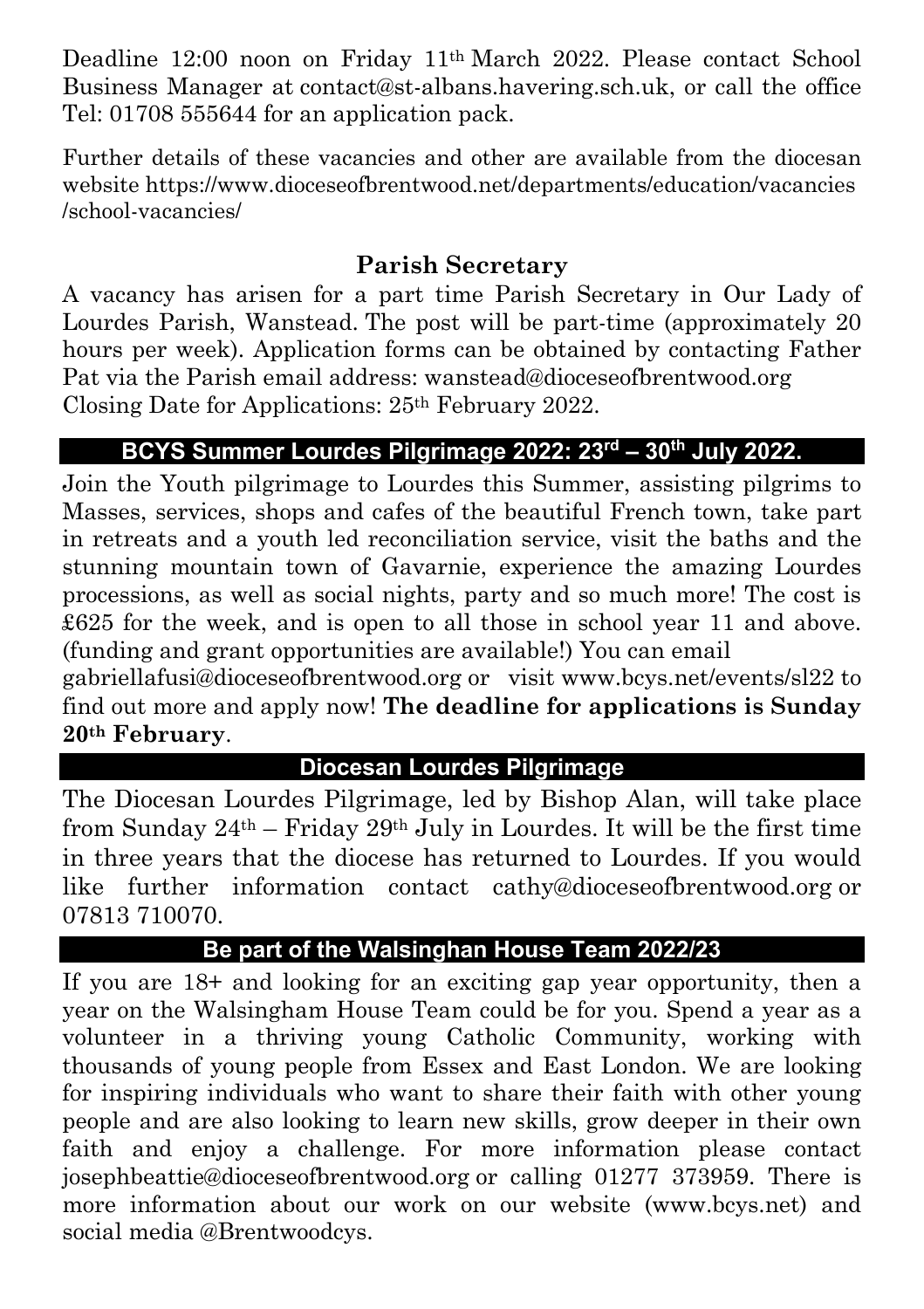#### **Caritas Brentwood**

28th February, 7.30-8.45pm: Leaving Something on the Table - How Money Doesn't Make the World Go Round: A conversation with Dr David Ko and Richard Busellato, authors of 'An Unsustainable Truth' (2020). Hosted by Westminster Justice & Peace on behalf of the Southern Dioceses Environment Network. Register with Eventbrite https://www.eventbrite.co.uk/e/241047458437

| <b>Readers for Mass</b>                              |                                         |                                                                                                                            |  |  |
|------------------------------------------------------|-----------------------------------------|----------------------------------------------------------------------------------------------------------------------------|--|--|
| Sat 12 <sup>th</sup> Feb<br>Sun 13 <sup>th</sup> Feb | 6:00 <sub>pm</sub><br>9:00am<br>11:00am | <b>Marian Fitzgerald &amp; Anne Carroll</b><br>Ngozi Onodugo & Alfonse Gabriel<br><b>Confirmation Candidates</b>           |  |  |
| Sat 19 <sup>th</sup> Feb<br>Sun 20 <sup>th</sup> Feb | 6:00 <sub>pm</sub><br>9:00am<br>11:00am | <b>Peter Roberts &amp; Caroline Van Der Steem</b><br>Daniel Hughes & Philippa Adevuyiwa<br>Clare Nwachuykwa & Veronica Obi |  |  |
| Sat 26th Feb<br>Sun 27th Feb                         | 6:00 <sub>pm</sub><br>9:00am<br>11:00am | <b>Anne Carroll &amp; Peter Roberts</b><br>Philippa Adevuyiwa & Ngozi Onodugo<br>Nora Bell & Immaculata Nnadi              |  |  |
|                                                      |                                         | <b>Eucharistic Ministers for Mass</b>                                                                                      |  |  |
| Sat 12 <sup>th</sup> Feb<br>Sun 13 <sup>th</sup> Feb | 6:00 <sub>pm</sub><br>9:00am<br>11:00am | <b>Caroline Van Der Steem</b><br><b>Matthew Onyemah</b><br><b>Nkem Okoli</b>                                               |  |  |
| Sat 19 <sup>th</sup> Feb<br>Sun 20 <sup>th</sup> Feb | 6:00 <sub>pm</sub><br>9:00am<br>11:00am | <b>Anne Carroll</b><br><b>Dennis Ahorituwere</b><br>Nora Bell                                                              |  |  |
| Sat 26 <sup>th</sup> Feb<br>Sun 27 <sup>th</sup> Feb | 6:00 <sub>pm</sub><br>9:00am<br>11:00am | <b>Marian Fitzgerald</b><br><b>Catherine Ahorituwere</b><br>Veronica Obi                                                   |  |  |
| <b>Laudato Si' Network</b>                           |                                         |                                                                                                                            |  |  |

The Diocesan Laudato Si' Network will be gathering again on Thursday 17th February, 7-8.30pm, via Zoom. We would love to have a representative the parish to attending these meetings and be sustained by others and to share good practise and fresh ideas. The conversation includes work with the poor, environmental work, and progress towards the Cafod LiveSimply Award. Please contact: sianthomas@dioceseofbrentwood.org

|                     | Mass attendance: $30/1/22 - 412$ Late: 65 | $6/2/22 - 332$ Late: 87      |  |
|---------------------|-------------------------------------------|------------------------------|--|
| <b>Collections:</b> | $30/1/22 - 1.091.73$                      | $6/2/22 - 1,052.30$ Thankyou |  |
|                     |                                           | $2nd$ Collection £239.45     |  |